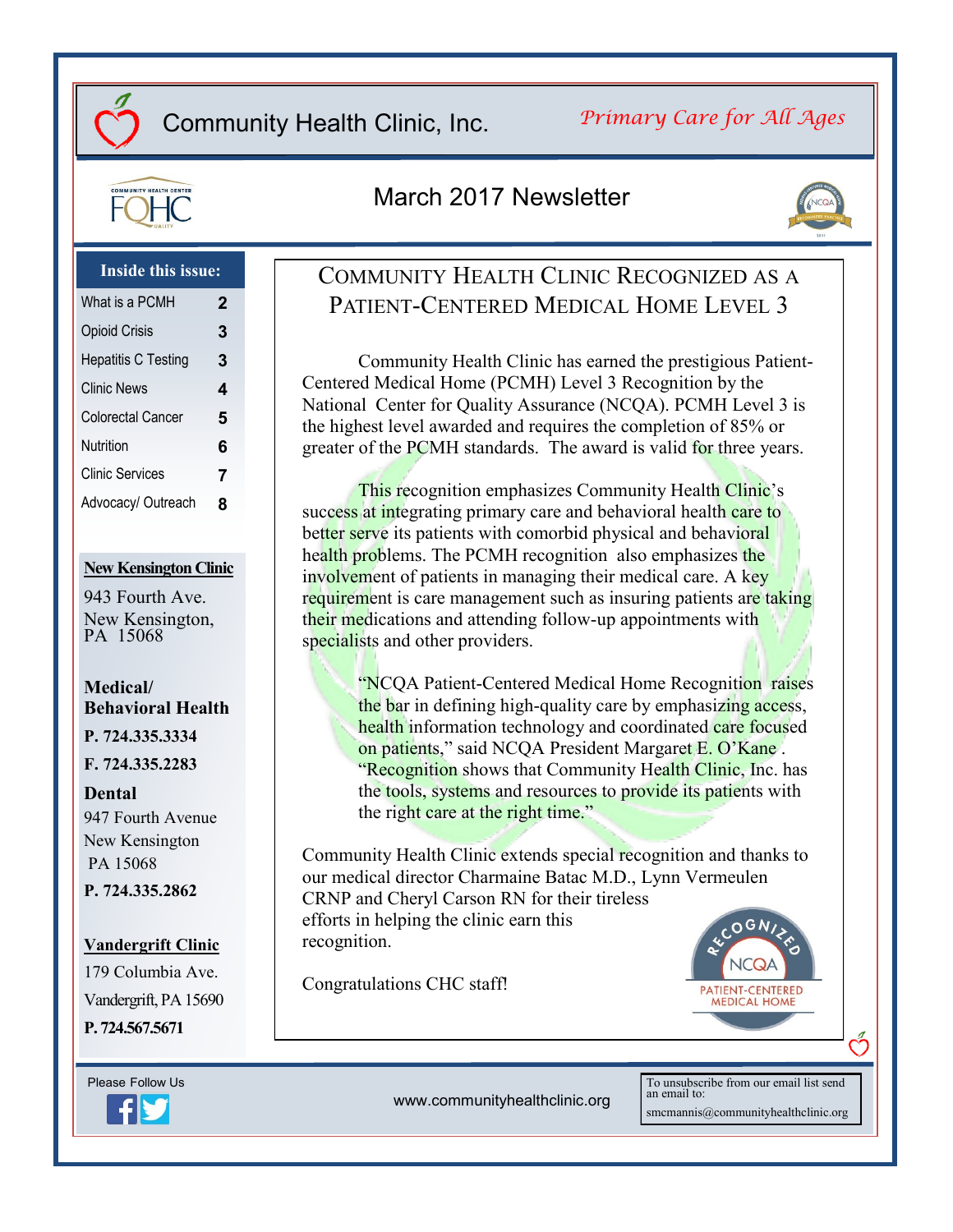March 2017

# WHAT IS A PCMH?



ကိ

According to the National Center for Quality Assurance (NCQA), the Patient Centered Medical Home is a practice that "provides first contact,

continuous, comprehensive, whole person care for patients across the practice." The PCMH model has its origins in the Joint Principles developed by the American College of Physicians, the American Academy of Family Physicians, the American Academy of Pediatrics, and the American Osteopathy **Association** 

The medical home encompasses five functions and attributes:

- 1. **Comprehensive Care** The primary care medical home is accountable for meeting the large majority of each patient's physical and mental health care needs, including prevention and wellness, acute care, and chronic care. Providing comprehensive care requires a team of care providers.
- 2. **Patient-Centered** The PCMH provides primary health care that is relationshipbased with an orientation toward the whole person. Partnering with patients and their families requires understanding and respecting each patients unique needs, culture, values and preferences. Patients are actively supported in learning to manage and organize their own care at a level they choose.
- 3. **Coordinated Care** The PCMH coordinates care across all elements of the broader health care system, including specialty care, hospitals, home health care, and community services and supports. Such coordination of care is particularly critical during transitions between sites of care, such as when patients are discharged from the hospital.
- 4. **Accessible Services** The PCMH delivers accessible services with shorter waiting times for urgent needs, enhanced in-person hours, around-the-clock telephone or electronic access to a member of the care team.
- 5. **Quality and Safety** The PCMH demonstrates a commitment to quality and quality improvement by ongoing engagement in activities such as using evidence-based medicine and clinical decision-support tools to guide shared decision making with patients and families. Sharing robust quality and safety data and improvement activities publicly is also an important marker of a system-level commitment to quality.



ကိ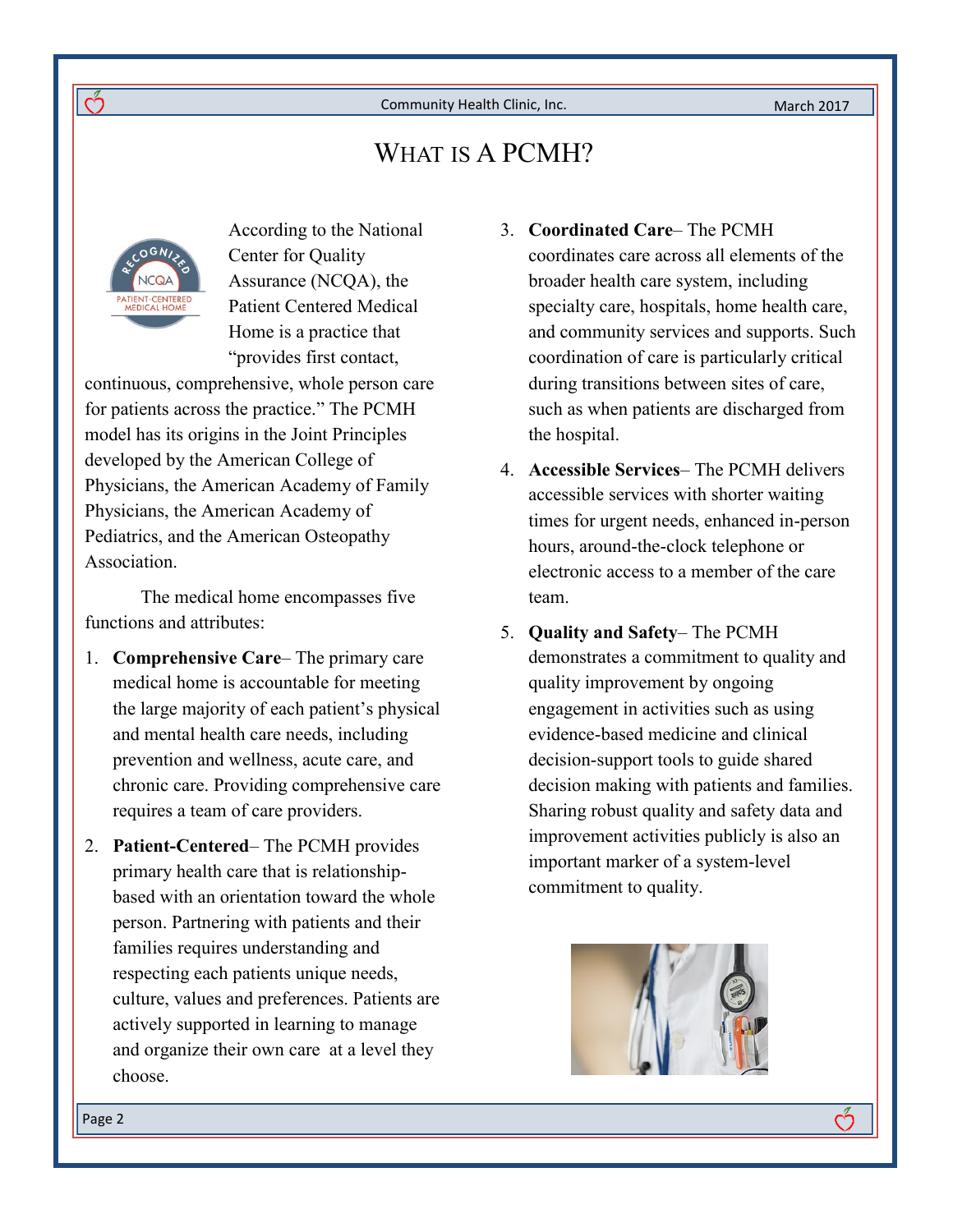# CLINIC NOTES



**THE OVERDOSE CRISIS AND CHC'S RESPONSE**

ကိ

According to Overdose Free PA 3,236 residents of Allegheny and Westmoreland County died of accidental overdose from 2009-2016. Heroin was indicated in approximately 1,600 of those deaths. The 15068 zip code accounted for the fourth highest total at 82 deaths. The Westmoreland County Coroner reported 30 accidental overdose deaths in the communities surrounding our clinic in 2016. While conducting our staff CPR training earlier this month the presenter, a local EMS technician, reported that his station experiences 3-5 calls per 24 hour period for overdoses.

Community Health Clinic recognizes the grave danger this epidemic poses to our community and is now providing Suboxone treatment at our Vandergrift Clinic. Those interested in receiving treatment with Suboxone **must** become clinic patients in order to receive the necessary follow-up care and monitoring. At this time, the Suboxone treatment is only available at our Vandergrift clinic however, we do have other treatment options available at our New Kensington Clinic.

Please call 724.567.5671 to schedule an appointment.



# **FREE HEPATITIS C SCREENING!**

### **NOW IS THE TIME TO GET TESTED**

The Pennsylvania Department of Health will be conducting free Hepatitis C screenings at

**Community Health Clinic, 943 Fourth Avenue, New Kensington on Tuesday April 18th from 10:00 AM to 2:00 PM .** 

### **Risk Factors for Hepatitis C (HCV) include:**

- Current injection drug use
- Previous injection drug use, including those who only injected one time
- Recipient of donated blood, blood products and organs prior to 1992
- People who received blood products for clotting problems prior to 1987
- People who spent many years on dialysis
- People who received body piercings or tattoos with non-sterile instruments
- Individuals having sexual contact with a person with HCV
- "Baby Boomers" persons born from 1945 to 1965

Results from the screening will be available in 20 minutes and those with positive results will receive referrals to confirmatory testing, counseling and be connected to care programs.

Page 3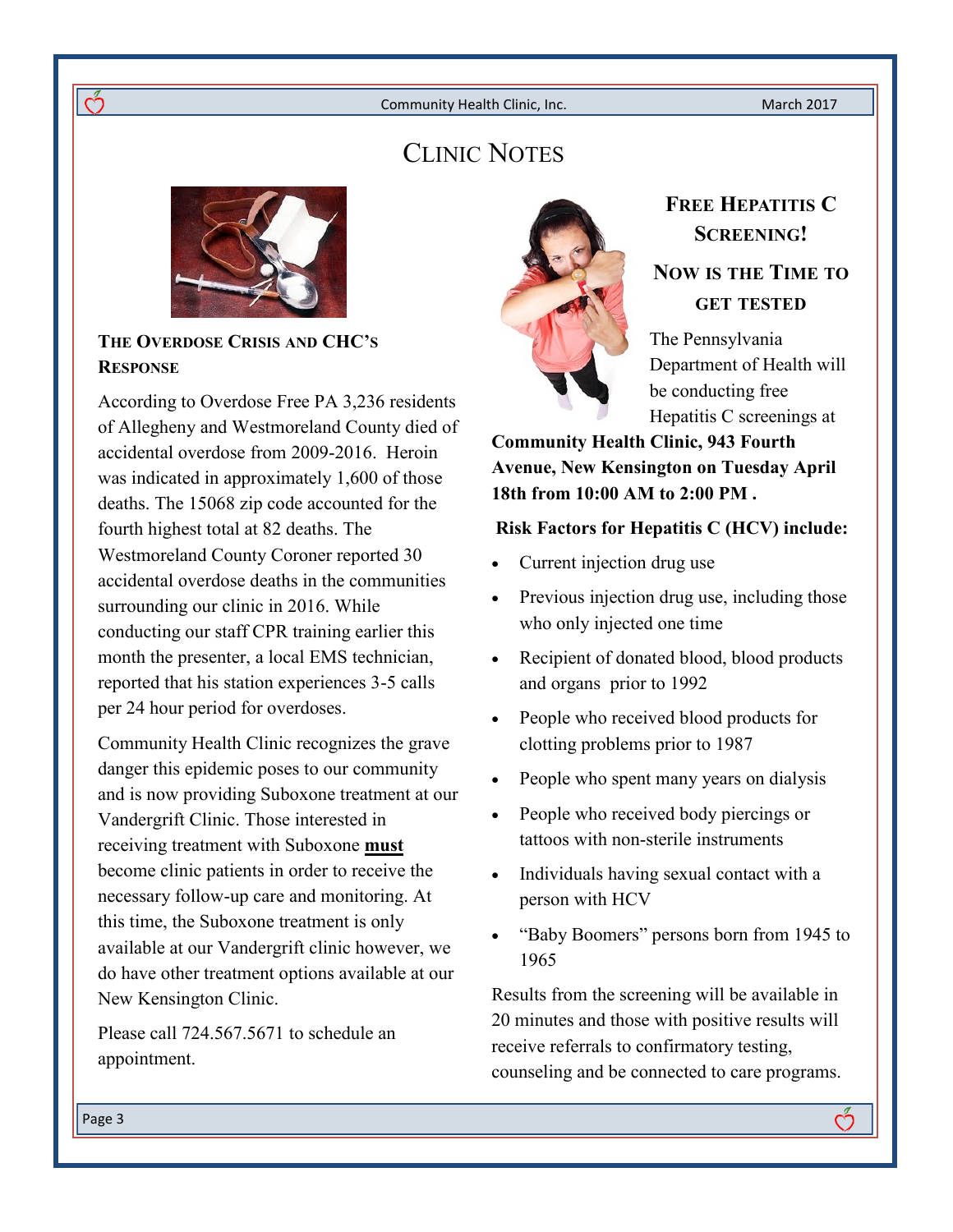### **COMMUNITY HEALTH CLINIC NEWS IN BREIF**



**VETERANS' BENEFIT CLINIC**

Mark your calendars! The next Veteran's Benefit clinic will be **Thursday, April 20** at our **New Kensington Clinic-at 943 Fourth Avenue, New Kensington.** Jennifer Bogus, National Service Officer from the Military Order of the Purple Heart Pittsburgh Regional Office, will be on site to assist veterans, their spouses and dependents with claims for compensation, pension, survivors benefits, death benefits, accessing military records and discharge upgrades. The clinic runs from **10:00 AM to 2:00 PM.**

### **FLU SHOTS STILL AVAILABLE**

Flu shots for the 2016 flu season for adults and children over 3 are available

until the end of April. They are free with a doctor visit or \$20.00 without a doctor visit if not covered by insurance.

**Please call 724.335.3334 to schedule.**



### **COMMUNITY HEALTH CLINIC DENTAL SERVICES**

In addition to our regular dental services Community Health

Clinic offers dental laboratory services. These include:

- Complete Dentures-upper and lower
- Partial Dentures
- Flippers (temporary partial denture)
- Crowns
- Bridges

Although these are not offered with our dental

#### **SLIDING FEE SCALE**

Community Health Clinic uses a slidingfee scale to make

|                          |                                                     |                                | February 21, 2017<br>ANNUAL INCOME LEVEL |                                       |                                                    | V.                                     |
|--------------------------|-----------------------------------------------------|--------------------------------|------------------------------------------|---------------------------------------|----------------------------------------------------|----------------------------------------|
| Fatar<br>Percent         | \$15.00                                             | \$25.00                        | \$35.00                                  | \$45.00                               | \$55.00                                            | <b>SOS of Charge</b><br>\$125 BECAUSE  |
| <b>Family War</b>        | <b>Title and Borise</b><br><b>Payable Dutchlook</b> | 1015 - 1225<br>Povery European | 1205 - 1976<br>Payada Quibelista         | TAYS.<br>TNC<br>Printed a Contentment | THIS - 2005<br>Powery Guidelines                   | Over 2005<br>Povey Guidelines          |
| ٠                        | $-812.060$<br>80 <sub>1</sub>                       | 512 (43 - 515 09)              | <b><i>RIAGN1 - SIX FAX</i></b>           | \$18,091 - \$21,110                   | 821 T11 - RN 109                                   | <b>R24 101 &amp;</b><br>182            |
| $\overline{z}$           | 50<br>$-824.082$                                    | \$16,241<br>$-$ 500.000        | 620, 931<br>\$04,000                     | 604,064<br>509,435<br>. .             | \$28,421   \$32,450                                | \$32,401 &<br>w                        |
| $\overline{\phantom{a}}$ | $\mathbf{B}$<br>850,420                             | 521-F21 - \$25,530             | 635,631 .<br>\$31,633                    | \$50,631 - 856,748                    | SW TEL. SEVAN                                      | $\overline{10}$<br><b>SAVANY &amp;</b> |
| ×                        | 80 <sub>o</sub><br>$-0.1450$                        | \$24,600 - \$30,750            | 630.751 - 636.800                        | SOR ARY - SAN FAIR                    | \$43,003 - \$40,000 \$40,000 \$                    | <b>ID</b>                              |
| s.                       | s.<br>538,785                                       | 528.781 - 535.900              | \$35,931 - \$43,533                      | \$43,011 - \$60,570                   | 64.571 - 657.920                                   | i ili<br>657.564 A                     |
| á.                       | $- 832.980$<br>80                                   |                                | 832 061 - 641 000 641 001 - 645 440      | Sekers - 967 AND                      | \$57,681 - \$65,000                                | \$55,001 &<br>œ                        |
| $\overline{z}$           | m<br><b>SYF SAN</b>                                 |                                | 537.141 - 546.420 546.421 - \$\$5.710    | 865,711 - 066,000                     | 565,001 - 574,200                                  | \$74,201 &<br>œ                        |
| ×                        | 50<br>\$41,320                                      |                                | \$41,521 - 851,650 \$51,651 - \$61,900   |                                       | \$61,661 - \$72,510 \$72,511 - \$82,640 \$50,641 & | 110 <sup></sup>                        |

health care more affordable for our uninsured and underinsured patients. The slide applies to patients with income up to 200% of the Federal Poverty Line. A doctor visit starts at \$15.00, a dental visit at \$20.00 and behavioral health visit at \$5.00.

### **Please call 724.335.3334 to schedule an appointment**



 **IN-PERSON SNAP APPLICATION ASSISTANCE FOR WESTMORELAND COUNTY RESIDENTS**

CHC is partnering with the

Westmoreland County Food Bank to provide inperson assistance to apply for SNAP (Food Stamps) benefits The next SNAP clinic will be **April 18 from 9 AM-4 PM** at our **Vandergrift clinic, 179 Columbia Avenue, Vandergrift.** 

sliding fee, they are competitively priced. We do offer a payment program. Medical Assistance requires a benefit limit exemption.

Of course, we continue to offer our basic services such as:

- Exams
- Cleanings
- X-rays
- Fillings and extractions

We take almost all dental insurance, as well.

To schedule an appointment call 724.335.2862

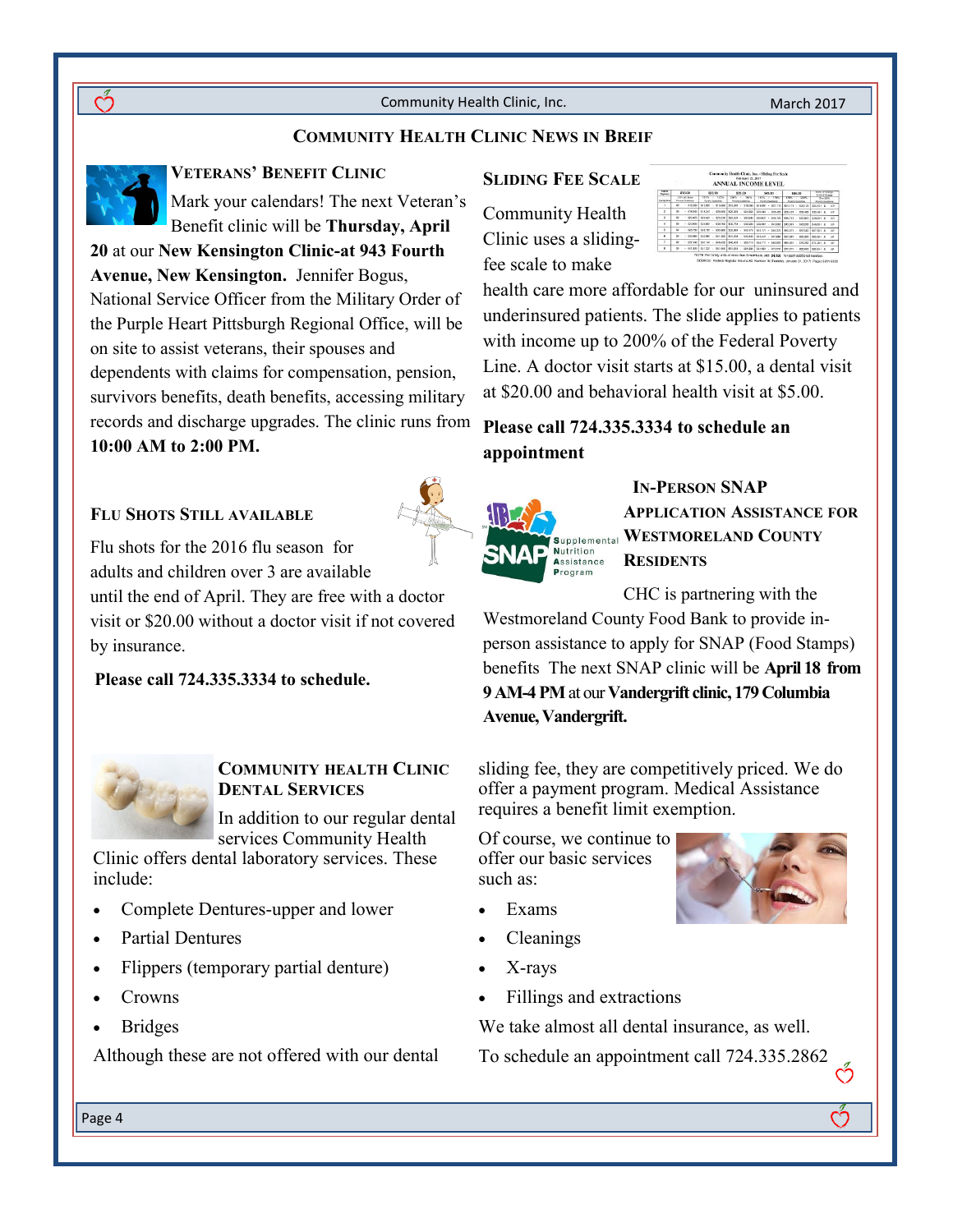# HEALTH TIPS

### **MARCH IS COLORECTAL CANCER AWARENESS MONTH**



ကိ

ORECTAL CANCER In the United States. colorectal cancer is the third leading cause of cancer deaths in women, and the second leading cause in men. This year, it is expected to cause approximately 50,260

deaths. In Pennsylvania, the colon cancer rate is among the highest in the nation at 42.8 per 100,000.

However, the death rate from colorectal cancer has been dropping in both men and women for several decades. There are a number of likely reasons for this. One is that colorectal polyps are now being found more often by screening and removed before they can develop into cancers or are being found earlier when the disease is easier to treat. In addition, treatment for colorectal cancer has improved over the last few decades. As a result, there are now more than 1 million survivors of colorectal cancer in the United States.

If you are 50 and older you need to be screened as your risk of developing this cancer increases with age. Colon cancer is preventable, treatable and beatable!

Test your knowledge of colorectal cancer:

https://www.cdc.gov/cancer/colorectal/sfl/quiz/ index.htm

Courtesy Centers for Disease Control and Prevention CDC.gov

### **RISK FACTORS OF COLORECTAL CANCER**

- Inflammatory bowel disease
- A personal or family history of colorectal cancer or colorectal polyps
- A genetic syndrome such as familial adenomatous polyposis
- Lifestyle Factors
	- Lack of regular physical activity
	- A diet low in fruits and vegetables
	- A low-fiber and high-fat diet
	- Overweight and obesity
	- Alcohol consumption
	- Tobacco use

Everyone can take these healthy steps to help prevent colon cancer:

- Get screened starting at age 50
- Encourage your family members and friends over 50 to get screened
- Quit smoking and stay away from second hand smoke
- Get active and eat healthy

Courtesy Centers for Disease Control and Prevention www.cdc.gov



က်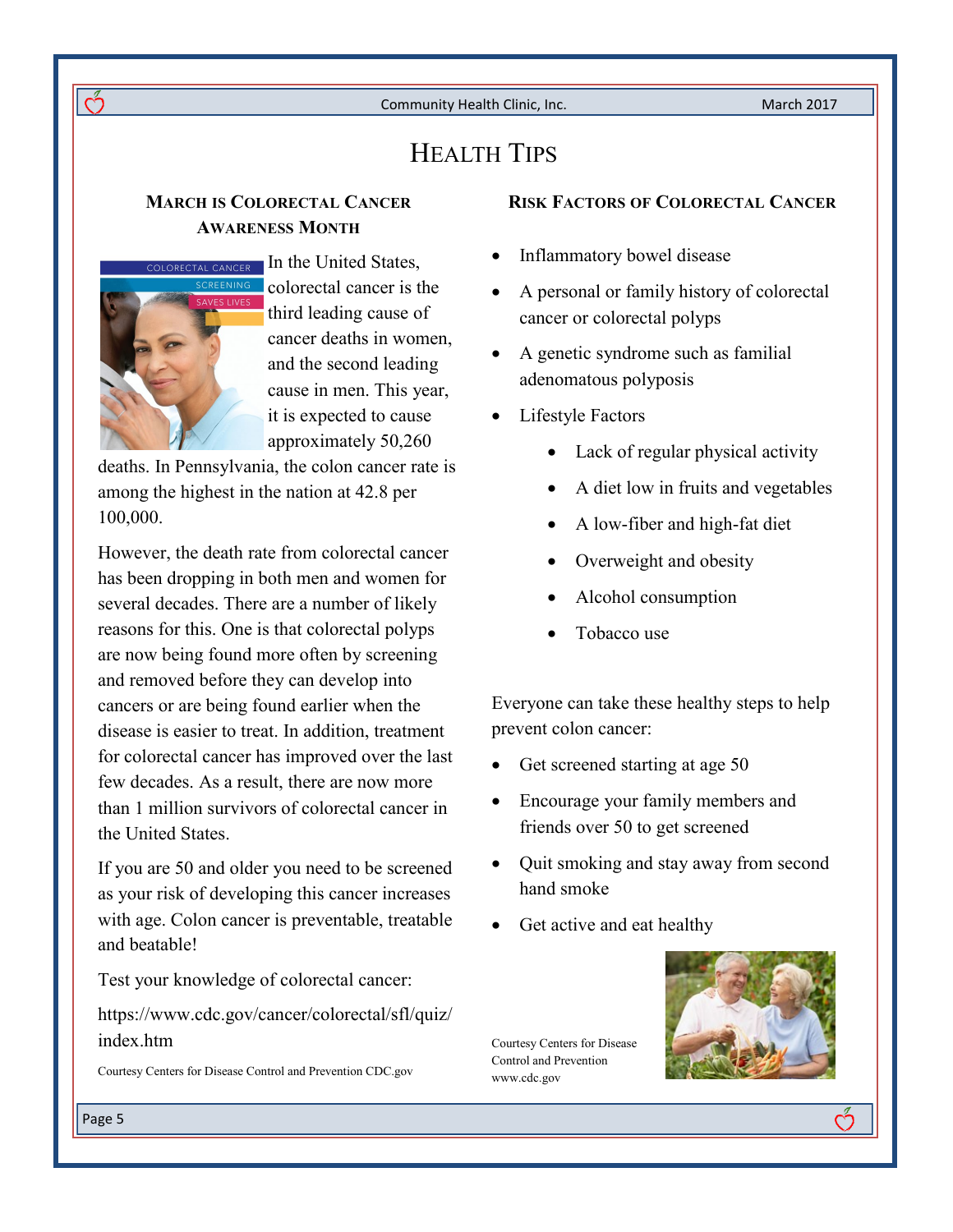# HEALTH TIPS

### **MARCH IS NATIONAL NUTRITION MONTH**

### **How to use Fruits and Vegetables to help Manage Your Weight**

Fruits and vegetables are part of a well-balanced and healthy eating plan. There are many different ways to lose or maintain a healthy weight.



Using more fruits and vegetables along with whole grains, lean meats, nuts and beans is a safe and healthy one. Fruits and vegetables also provide essential vitamins and minerals, fiber, and other substances that are important for good health.

To lose weight you must eat fewer calories than your body uses.

**Here are few simple ways to cut calories and eat fruits and vegetables throughout your day:**

#### **Breakfast: Start the day right**

- Substitute some spinach, onions or mushrooms for one of the eggs or half the cheese in your omelet.
- Cut back on the amount of cereal in your bowl to make room for some cut-up bananas, peaches, or strawberries

### **Lighten up your lunch**

 Substitute vegetables such as lettuce, tomatoes, cucumbers, or onions for 2 ounces of the cheese and 2 ounces of the meat in your sandwich, wrap, or burrito.

 Add a cup of chopped vegetables, such as broccoli, carrots, beans, or red peppers, in place of 2 ounces of the meat or 1 cup of the noodles in your favorite broth-based soup.

### **Dinner**

- Add I cup of chopped vegetables such as broccoli, tomatoes, squash, onions or peppers, while removing 1 cup of the rice or pasta in your favorite dish.
- Take a good look at your dinner plate. Vegetables, fruit, and whole grains should take up the larger portion of your plate.

### **Smart Snacks**

Most healthy eating plans allow for one or two small snacks a day. Choosing most fruits and vegetables will allow you to eat a snack with only 100 calories.

About 100 Calories or Less

- A medium sized apple (72 calories)
- A medium sized banana (105 calories)
- 1 cup steamed green beans (44 calories)
- 1 cup blue berries (83 calories)
- 1 cup grapes (100 calories)
- 1 cup carrots (45 calories)
- 1 cup broccoli (30 calories)
- 1 Cup bell peppers (30 calories)



ကိ

Courtesy Centers for Disease Control and Prevention CDC.gov

 $\overline{\mathcal{C}}$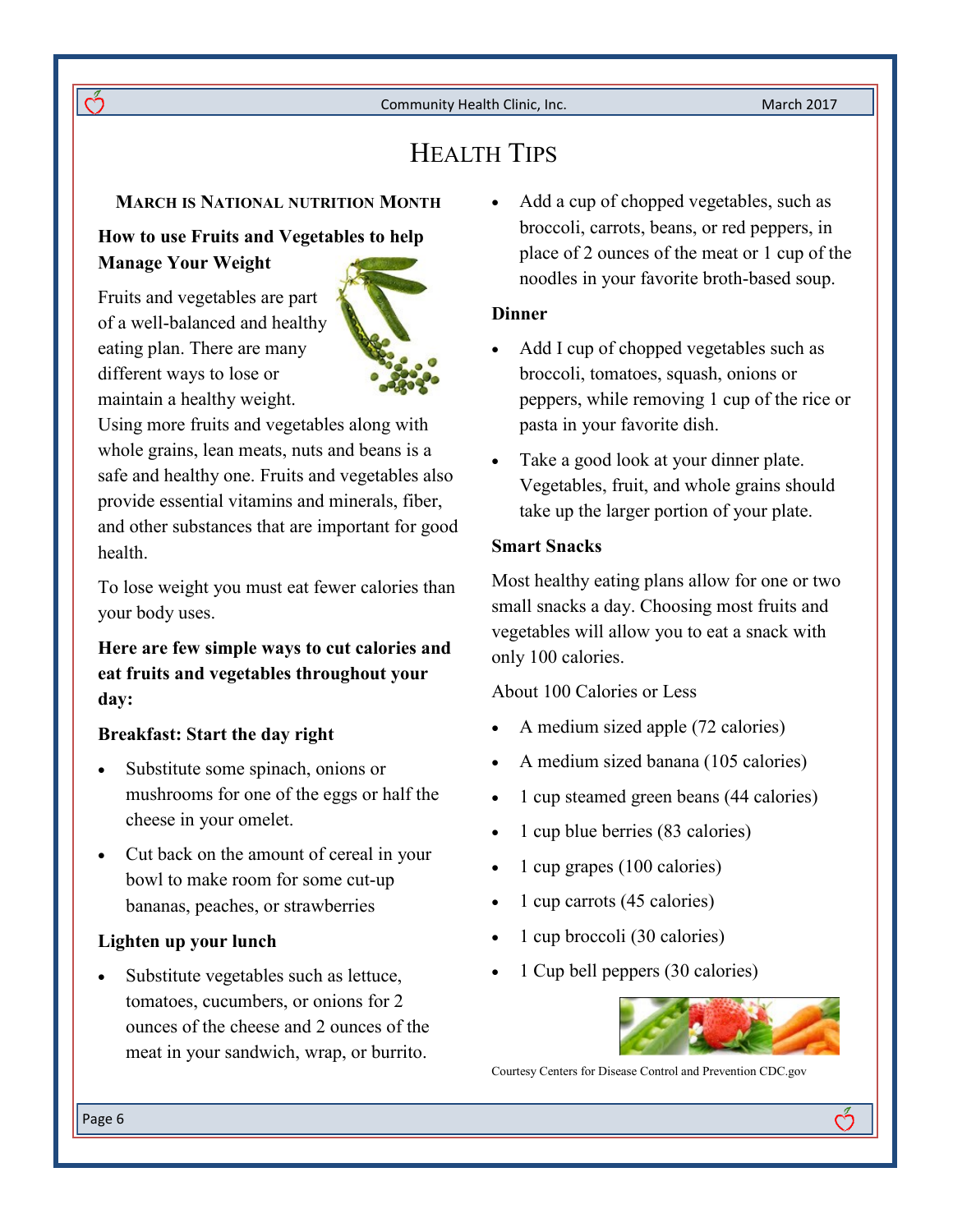March 2017

# COMMUNITY HEALTH CLINIC

### **CHC MEDICAL STAFF CHC SERVICES**



Charmaine Batac, MD Medical Director



Ronald Proctor, DDS Dental Director



Adolfo Bagnarello, MD Vandergrift Clinic



Lynn Vermeulen, CRNP

Our Services Include:

- General Medical Services for Adult and Pediatric **Patients**
- General Dentistry
- CDL License Physicals
- Laboratory Testing
- Psychiatric Services
- Behavioral Health Services including counseling with a Licensed Clinical Social Worker and Case Management
- Medical Case Management
- High Blood Pressure, Cholesterol, Asthma, Diabetes, COPD services
- Immunizations
- STD Testing and Treatment
- Gynecological Services and Pap Testing
- Family Planning (Birth Control)
- Referral Services
- Diet and Nutrition Services
- Suboxone Treatment



Our pediatric room offers seating for the whole family, no need to worry about the siblings, they can be right with the parents during exams and treatment.

We take all insurances including Highmark and UPMC. Our physicians have admitting privileges at both Allegheny Health Network and UPMC facilities. We provide a sliding fee scale for those without insurance.



We have reserved a seat just for you! Call 724.335. 3334 (New Ken) or 724.567.5671 (Vandergrift) to schedule your appointment today!

Page 7

Q,

ကိ